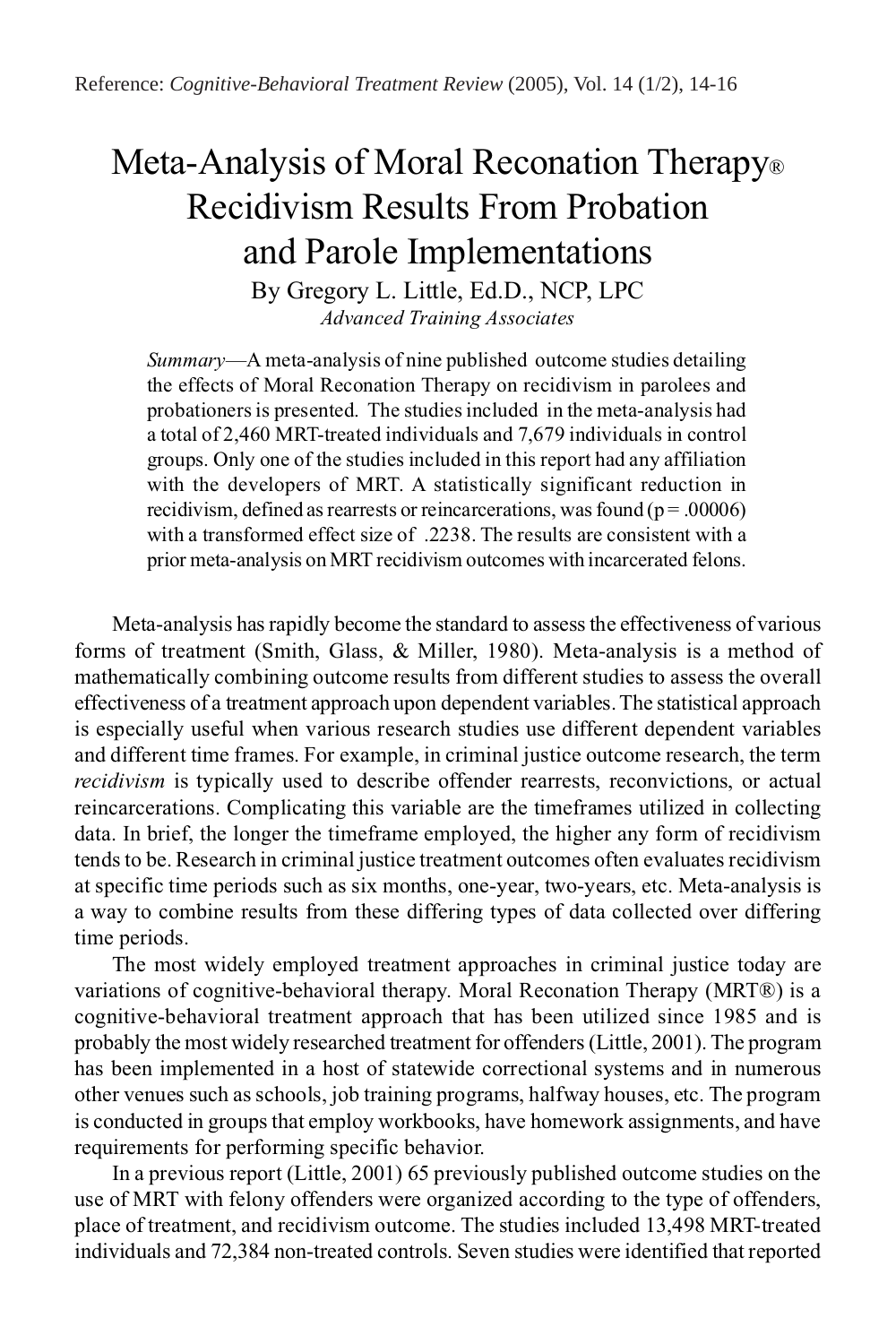one-year rearrest and reincarceration rates for adult offenders who were treated during incarceration and then released. These seven studies included 21,225 subjects. A metaanalysis showed a significant effect size of .2315. Since the expected recidivism was approximately 48%, the result showed that MRT treatment cut the expected recidivism rate by nearly one-half. The present study is a meta-analysis of results on MRT-treated probationers and parolees.

# **Sample of Studies**

In addition to the 65 previously identified studies on MRT (Little, 2000), an exhaustive search was made in journals, government publications, and program reports for probationers and parolees participating in MRT. An additional 51 studies were uncovered between 2001 to the present. The 116 studies were evaluated for those that employed MRT on probation and parole participants and those that also reported on a specified form of recidivism after a set time period. Some studies (i.e., drug court reports) indicated that MRT was utilized as a treatment in their program after a previous time period of operation without MRT. However, if the report did not distinguish outcome results for the nonMRT-treated and MRT-treated participants, the study was eliminated from this analysis. In addition, only reports that used a matched, random, or appropriate control group for comparison were utilized. A total of nine studies met these criteria, and only one of these had any affiliation with any of the developers of MRT. That particular study was performed by staff from the University of Maryland under a NIJ grant. The remaining studies came from master's theses, official government and program reports, and independent university evaluations. The studies include 2,460 MRT-treated individuals and 7,679 individuals in control groups.

### **Summary of the Studies of Interest**

De Long (2003) reported on the Anchorage, Alaska Wellness Court's 2001-2002 implementation of MRT. The program was designed for misdemeanor defendants charged with alcohol-related offenses as well as for other defendants who have demonstrable alcohol problems. A total of 79 individuals participated in MRT during the two years of operation. One- and two-year rearrest rates were collected on MRTtreated participants ( $n = 79$ ) and compared to a random group of misdemeanants ( $n =$ 30) who did not participate. Results showed that the MRT-treated group showed a .26 rearrest rate as compared to a rate of .63 in the controls.

Shields (2003) reported on the six-month rearrest rate of MRT-treated participants in a voluntary, community-based program in Portland, Oregon. The program was designed to provide community-based adult offenders (on parole or probation) with MRT, followed by job training and job placement. A group of MRT-treated participants  $(n = 68)$  was compared to a randomly chosen control group  $(n = 68)$  of nonMRTtreated community-based offenders in the same program. The six-month rearrest rate for the MRT-treated group was .09 compared to .21 for the controls.

Anderson (2002) reported on the one, two, and three-year reincarceration rates of parolees in Illinois' High-Risk Parolee Re-entry Program, which utilized MRT in its treatment component. Between April 1998 until April 2001, a total of 1503 adult parolees were assigned into the program. A matched comparison group was formed from 871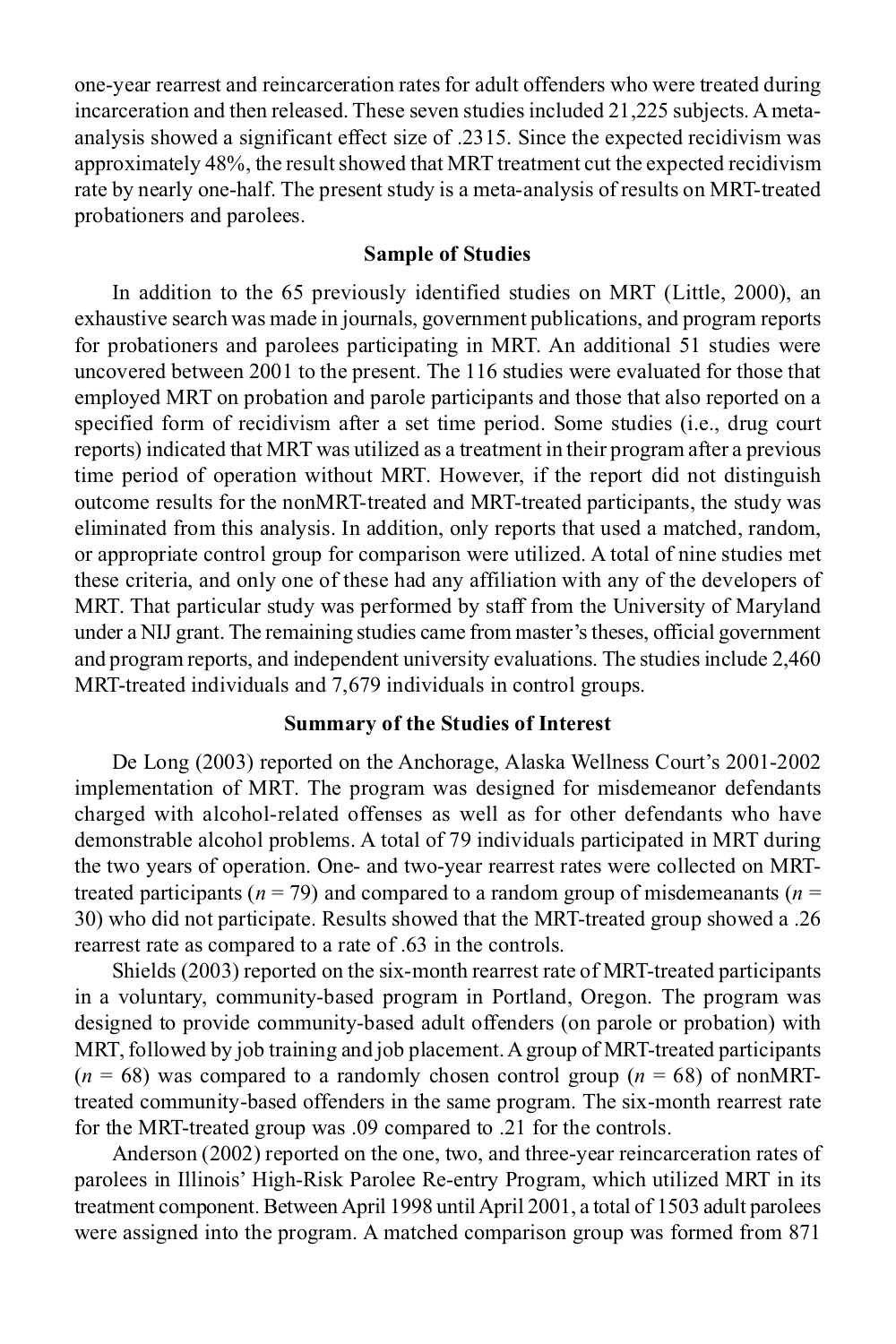parolees who were released into the same locations during the same time period. The combined one, two, and three-year reincarceration rate (averaging 24-months of release) for the MRT-treated group was .257 as compared to .433 for the controls.

The Las Cruces, New Mexico Juvenile Drug Court began using MRT in 1999 after using other treatments during in its first years (1997 until 1999). Wallace (2001) reported on the 7-month recidivism of a group of MRT-treated participants *(n* = 40) to a prior group of participants ( $n = 39$ ) who had not been treated with MRT. The MRTtreated participants showed a recidivism (referral back to the District Attorney) rate of .175 as compared to a .44 recidivism rate in nonMRT-treated participants.

Burnette (1997) studied the one-year rearrest rate of a group of adult offenders who were treated with MRT during probation/parole  $(n = 30)$  and compared them to a matched control group ( $n = 30$ ) of probationers/parolees who were supervised at the same field offices. After one year, the rearrest rate of the MRT-treated offenders was .10 as compared to a rate of .20 in the controls.

Guerin (2001) evaluated the effects of MRT on a group of youthful offenders assigned to the Albuquerque, NM Juvenile Court. A total of 34 juveniles assigned to the court for DWI or drug offenses were compared to 33 matched juveniles who were assigned to a different court. Recidivism events (new referrals to juvenile court) were collected on participants and controls for a time period of one-year. The MRT-treated group showed a .353 recidivism rate as compared to .60 for the controls.

Huddleston (1996) reported on an independent study conducted by the Oklahoma State Bureau of Investigation on the recidivism of 110 graduates who participated in the Payne County (Oklahoma) Drug Court's MRT-based program. After a time period of 18 months, 4% had been rearrested. This figure compares to the overall national drug court graduates' rearrest average (Lieupo, 2003) of 16.5% over a similar timeframe  $(n = 4,020)$ .

Fuller (2003) performed an evaluation on the  $16<sup>th</sup>$  Judicial District of Tennessee's drug court implementation. A total of 36 program graduates were treated with MRT and subsequently released. The rearrest rate of .08 in these graduates was found to be lower than the national drug courts' rearrest rate of .165.

MacKenzie, Brame, Waggoner, & Robinson (1995) reported on recidivism outcomes in a system-wide implementation of MRT in the Oklahoma Department of Corrections Parole and Probation Division. A month-by-month recidivism risk analysis was performed on MRT-treated probationers ( $n = 560$ ) and compared to probationers assigned to any other non-MRT program during probation (*n* = 2,588). After 30 months, the cumulative recidivism risk for the MRT-treated group was .083 as compared to .153 for the nonMRT-treated group.

# **Statistical Analysis and Results**

A "quality" rating of the studies was ruled out because all but three of the studies were performed in a similar manner. One of the reports (MacKenzie, et. al., 1995) was essentially a population study since it included all Oklahoma probationers and parolees assigned to any program. In that study, assignment into MRT was done with probationers/parolees who were deemed to be at the highest risk of recidivism, thus, the remainder of the population would not truly be an appropriate comparison group.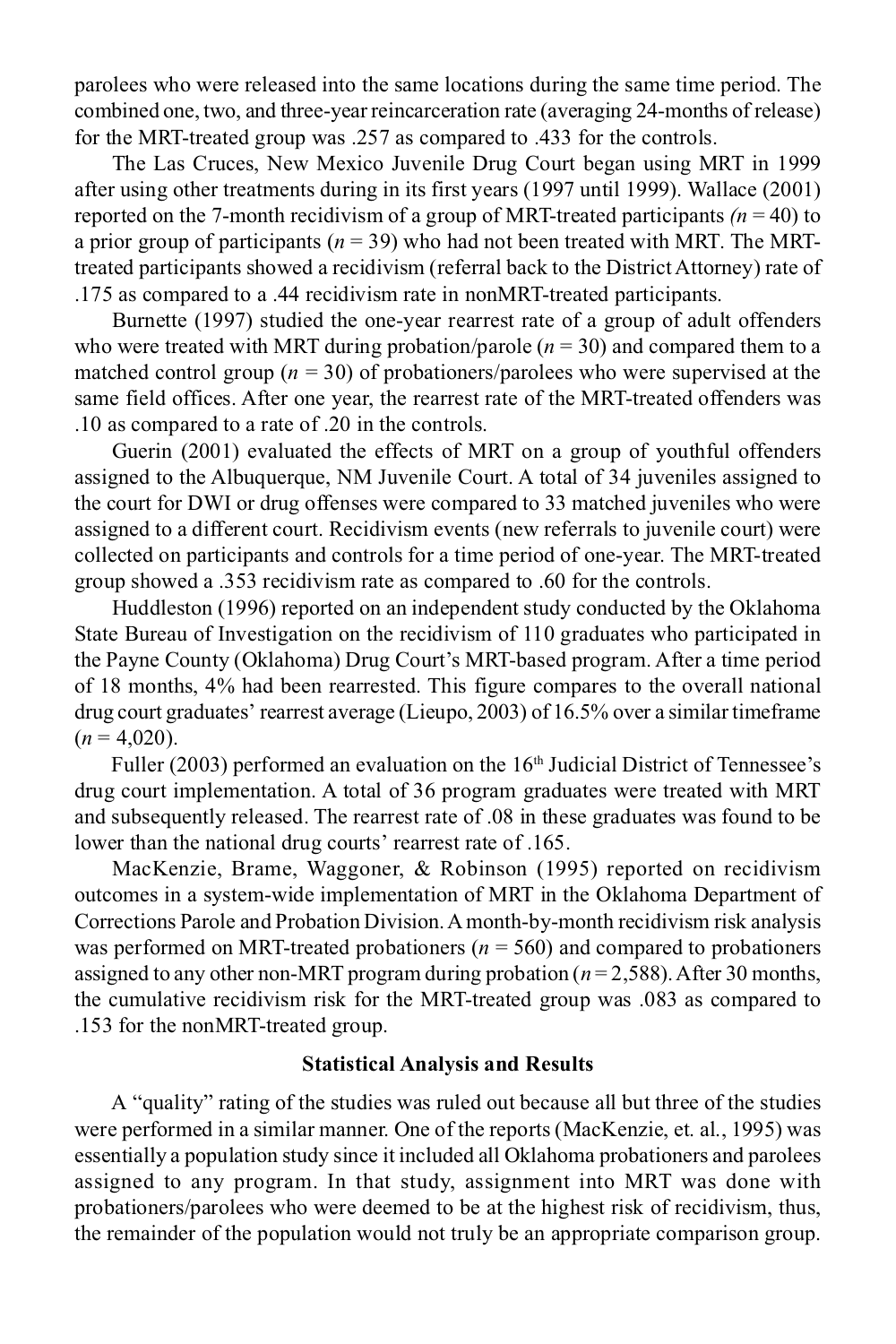However, the results clearly indicated that MRT reduced the recidivism rate to a lower level than the lower risk offenders who were not assigned to it. Two other studies (Huddleston, 1996; Fuller, 2003) evaluated specific drug court graduates and a comparison was made to the national average of drug court graduates, essentially comparing each court to the similar population. Thus, weighting these studies for quality would be difficult.

A meta-analysis on the difference between proportions was conducted on data from the nine included studies. The sample contained a total of 10,139 subjects in both treated and comparison groups. The META program (Kenny, 1999) was utilized with arcsin transformation. Results showed a significant effect size of .2257  $(t<sub>8</sub> = 7.778; p$ = .00006) with a transformed effect size of .2238.

#### **Discussion**

Results from the present study are similar to those obtained in a prior meta-analysis on the utilization of MRT on incarcerated adult felons. That report found that MRT treatment's effect size was .2315. In the present study, the effect size of MRT treatment on probationers was .2257. However, in the prior study, the effect size indicated that MRT treatment cut expected recidivism by nearly one-half. The recidivism of the nontreated probationers included in this study is much less than that of felons released from prison. In brief, the treatment of probationers and parolees with MRT appears to cut expected recidivism by nearly two-thirds over a time period of 6 months to over two years.

MRT outcome research has been extremely consistent in findings. While the program was initially designed for incarcerated populations, it rapidly spread to probation and parole, juvenile programs, drug treatment, and educational settings. Virtually all of the outcome research on MRT has consistently shown a host of beneficial effects. Perhaps the most important of these, from a governmental cost-benefit perspective, is the reduction of recidivism. Outcome research on MRT has been conducted on offenders a full 10 years after treatment and release. In general, by the tenth year, the MRT-treated groups show actual rearrest and reincarceration rates about 20-35% lower than that observed in nontreated offenders. This study, consistent with the prior meta-analysis, shows that short-term recidivism is cut by at least 50% in MRT-treated offenders.

#### **References**

Anderson, J. L. (2002) Overview of the Illinois DOC high-risk parolee re-entry program and 3-year recidivism outcomes of program participants. *Cognitive Behavioral Treatment Review*, 11 (1/2), 4-6.

Burnette, W. L. (1997) *Treating post-incarcerated offenders with Moral Reconation Therapy: A two-year recidivism study*. Master's thesis, University of Phoenix.

DeLong, T. (2003) *Anchorage Wellness Court: 2001-2002 Summary of Facts*. University of Alaska, Anchorage.

Guerin, P. (2001) *Evaluation of the Second Judicial District Court, County Juvenile Drug Court: Quasi-experimental Outcome Study Using Historical Information*. The Institute for Social Research, University of New Mexico.